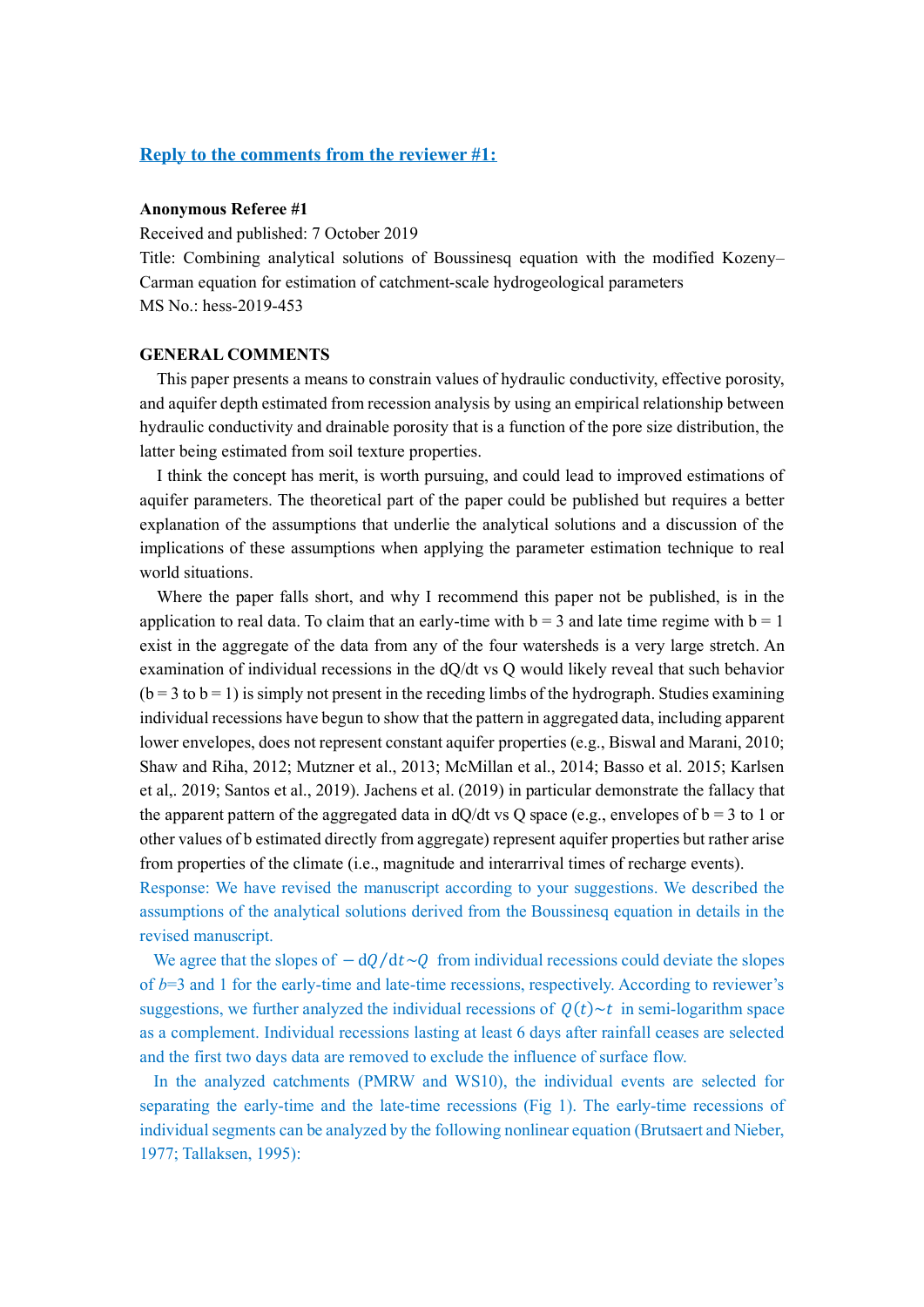$$
Q(t) = [Q(0)^{1-b_f} - a_f(1-b_f)t]^{\frac{1}{1-b_f}}
$$
\n(1)

where  $Q$  is the discharge,  $Q(0)$  is the initial discharge prior recession at  $t=0$ . This equation is equivalent to  $-dQ(t)/dt = a_f Q^{b_f}$  ( $b_f \ne 1$ ). Fig. 1 indicates that the parameter  $a_f$  depends on initial discharge  $Q(0)$ . The parameters  $a_f$  and  $b_f$  are estimated by fitting the early recession segments in the first four days in this study. To meet the condition of  $b_f = 3$  for Eq. (15) in the previous manuscript, we selected the early recession segments that the slopes approach to 3, and the corresponding  $a_f$  are listed in Table 1.

The tails of the late-time recessions of individual segments of  $Q(t) \sim t$  in semi-logarithm space concentrate to a line (the master recession curve) in Fig. 1 (a, c). It indicates  $b_s$ =1 for the equation  $-dQ(t)/dt = a_s Q^{b_s}$ . The lower envelope with a slope of 1 is proved by Wang (2011) for the low discharges at the PMRW. Fitting the line of the master recession with slope  $b_s$ =1, we obtained the intercept of the line  $a_s$  in Table 1.

| Table 1 Properties of individual recession segments in two catchments |                          |                                      |                       |                                                                  |                |
|-----------------------------------------------------------------------|--------------------------|--------------------------------------|-----------------------|------------------------------------------------------------------|----------------|
| <b>Catchments</b>                                                     | Numbers of<br>recessions | Initial discharge<br>$\text{(mm/d)}$ | $a_s$ (s-1)           | $a_f(m$ -6S)                                                     | R <sub>2</sub> |
| <b>PMRW</b>                                                           | 48                       | $0.67 - 3.43$                        | $2.33 \times 10^{-7}$ | $1.5 \times 10^{-2} - 3.2 \times 10^{-1}$<br>$(8.0 \times 10.2)$ | 0.995          |
| <b>WS10</b>                                                           | 53                       | $0.79 - 6.93$                        | $4.34 \times 10^{-7}$ | $8.48 \times 10^{-2}$ 6.97<br>(0.29)                             | 0.990          |

Comments: the value in the bracket refers to the mean value. *R*<sup>2</sup> is the mean coefficient of determination for all the fitted recessions.

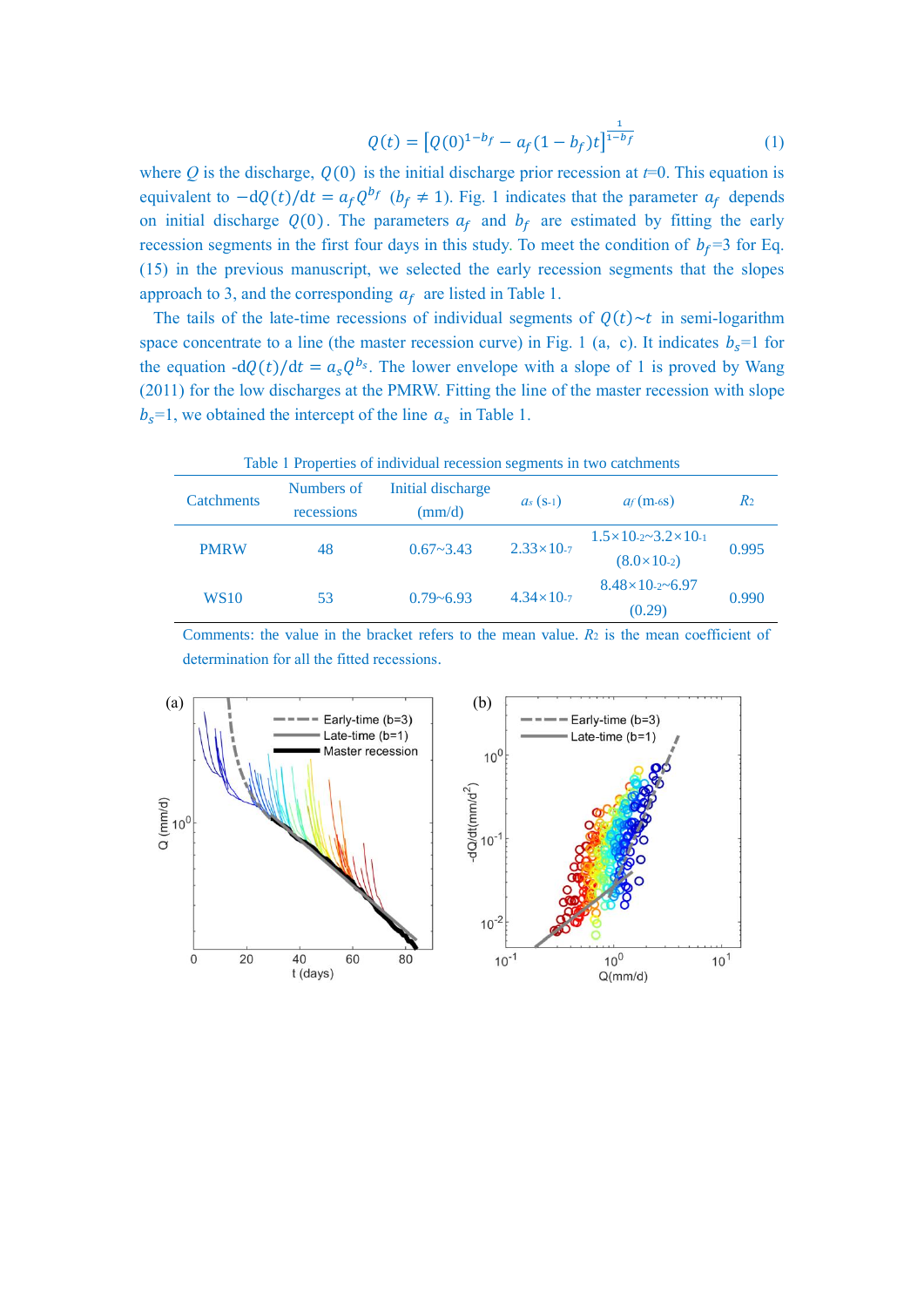

Figure 1. Individual recessions of (a, c)  $Q \sim t$  and (b, d)  $-dQ/dt \sim Q$  for (a, b) PMRW and (c, d) WS10 (Recessions with different initial discharges are presented in different colors)

Then according to the analytical solution of one-dimensional subsurface flow from the sloping aquifer (Brutsaert, 2005), *K* and *D* can be obtained from implicit equations as follows (refer to the derivations in the previous manuscript):

$$
4D^{\frac{-2+4\beta}{1+\beta}} + C_{s2}D^{\frac{-4+2\beta}{1+\beta}} = (a_sC_{s1}^{-1})(a_fC_f)^{\frac{1-\beta}{1+\beta}}
$$
\n(2)

$$
4K^{\frac{2-4\beta}{3}} + (a_f^{\frac{2}{3}}C_f^{\frac{2}{3}})C_{s2}K^{\frac{4-2\beta}{3}} = (a_sC_{s1}^{-1})(a_fC_f)^{\frac{1}{3}}
$$
(3)

where  $C_f = 8p/\pi \cos \alpha L^2 \gamma^{-\beta}$ ,  $\beta = 1/(3 - \lambda)$ ,  $C_{s1} = B^{-2}\gamma^{\beta} \pi^2 p \cos \alpha/4$ ,  $C_{s2} = B^2 \tan^2 \alpha$  $(\pi^2 p^2)$ ,  $\alpha$  is slope, *L* is river length, *B* is aquifer length,  $p = 0.3465$ ,  $\gamma$  and  $\lambda$  are the parameters in pedotransfer function. Combing the modified Kozeny–Carman equation relates *K* to *f*

$$
f = \gamma^{-\beta} K^{\beta} \tag{4}
$$

The catchment-scale hydrogeological parameters  $(K, f, \text{ and } D)$  can be estimated simultaneously for each of the individual recessions.

 For PMRW, the estimated *K* values from various recessions are in the range of the field measurements (Fig. 2(a)). The estimated median value of *K* from the individual recessions in WS10 is close to that from soil texture but is much smaller than the measured values (Fig. 2(a)). This could be attributed to the fact that the measurements were only taken at the upper soils (1.5 m in maximum) with abundant macropores (Harr, 1977), while the baseflow occurred at the underlying saprolite (McGuire and McDonnell, 2010) where *K* is much small, such as  $5 \times 10^{-6}$  m/s for the saprolite at PMRW (White et al., 2002).

Similarly, the estimated *D* is mostly within the range of the measurements of the soil thickness for PMRW catchment. The range of the estimated *D* are reasonable since the estimated *D* represents an active thickness of water table variations in the deposits while the measured *D* represents the entire thickness of deposits. The estimated median value of *D* from individual recessions is close to the measured soil thickness in WS10. The estimated *f* from soil texture approaches the maximum value of the estimated *f* from the individual recessions in PMRW and WS10.

Besides, the estimated hydrogeological parameters of *K* and *f* increase with  $Q(0)$  (Fig. (3)).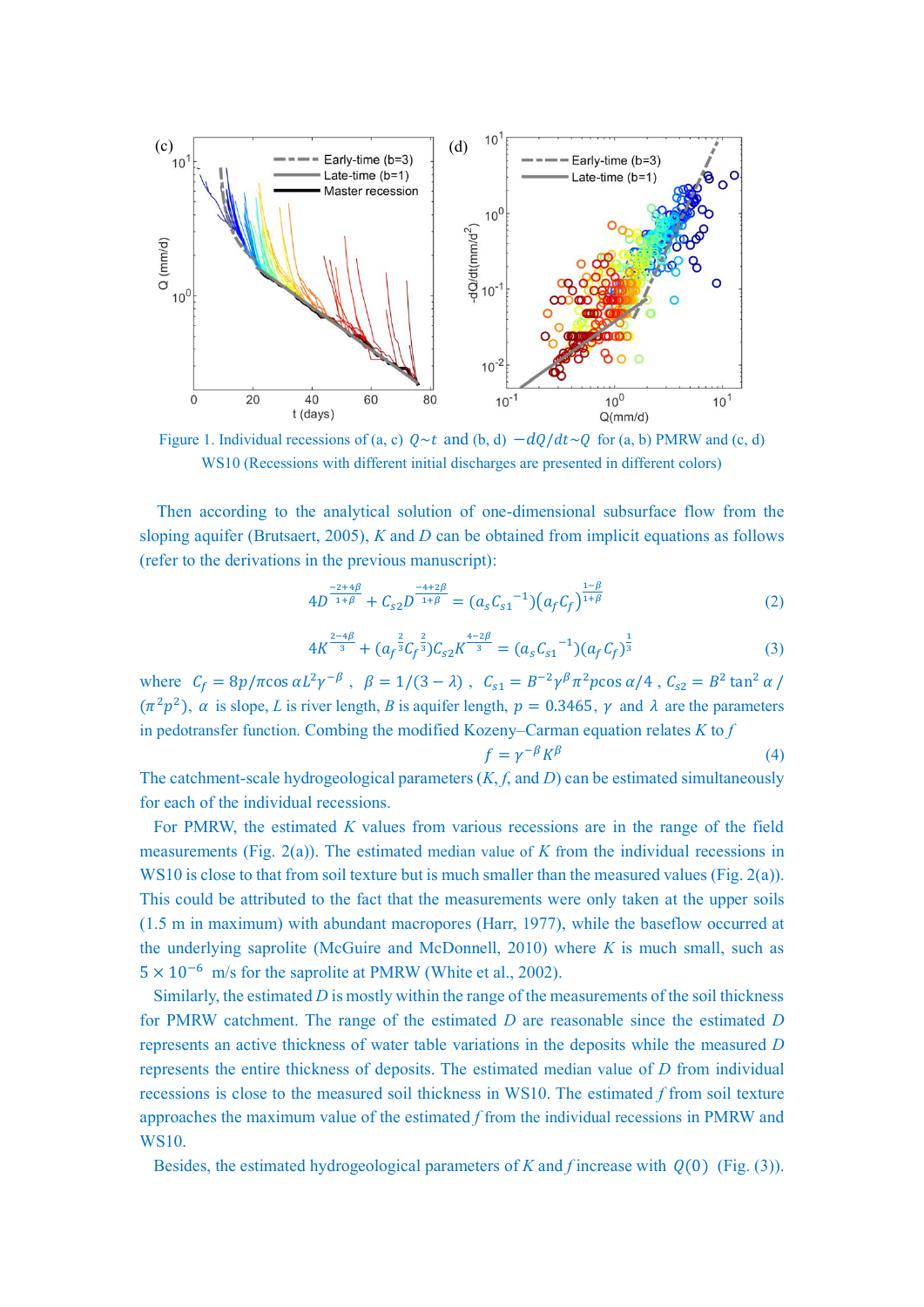It indicates that the permeability and effective storage decrease with depths. Thus, the hydrogeological parameters analyzed from individual recessions reflect effect of vertical heterogeneity on baseflow recessions.



Figure 2. The estimated hydrogeological parameters of (a) *K*, (b) *D*, and (c) *f* from the individual recessions compared to the field measurements and the estimated values from soil texture. Note: the upper, middle, and lower circles in blue color represent the maximum, median, and minimum values of the estimates from individual recessions.



Figure 3. The relationships between initial discharge  $(Q(0))$  and estimated effective parameters *K* and *f* for (a) PMRW and (b) WS10

Even to the extent the patterns do reflect aquifer properties, the authors do not show that the single Boussinesq aquifer (much less the simplifying assumptions required to achieve the analytical solutions) is a "good enough" representation of complex watershed made of multiple hillslopes and landscape scale heterogeneity in hydraulic properties to allow them to estimate aquifer properties using the proposed technique.

A more appropriate first test of the technique would be in a laboratory setting where the aquifer properties are consistent with a "Boussinesq" aquifer and the aquifer boundary conditions and initial conditions conform to those for which the analytical solutions were derived. Another appropriate test could be for a single and well-instrumented hillslope where the boundary conditions and initial conditions can at least be measured, if not controlled. Datasets exists for both situations.

Response: We agree that catchment flow comes from multiple hillslope flows and thus the landscape scale heterogeneity in hydrogeological properties could make difficulty to estimate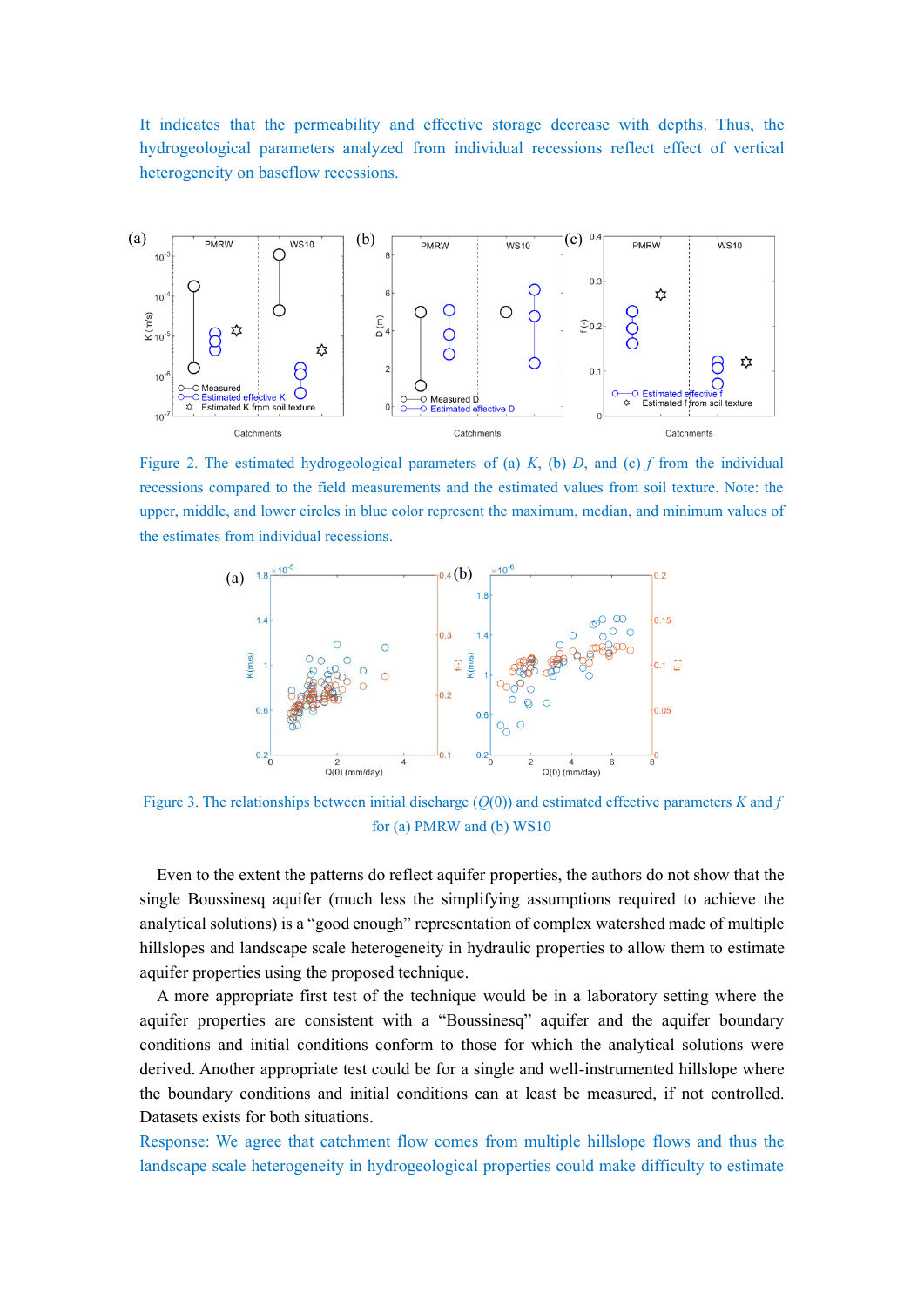aquifer properties using the analytical solutions of the Boussinesq equation. Ideally, the numerical models that calibrated against the observation water tables and discharges will offer reliable estimations of the hydrogeological parameters in a heterogeneous catchment. However, such observations are sparse in the mountainous areas. In our selected catchments, the catchments are located in the headwater catchments and areas are small (i.e. less than 1.5 km2), which could reduce the spatial heterogeneity of landscapes and composition of multiple hillslopes on the baseflow analysis. WS10 has proven to represent a catchment dominated by hillslopes with negligible storage of water in riparian sediments (Harr, 1977; Triska et al., 1984).

The analytical solutions proposed by Brutsaert (1994) have been tested in the experiment sites and by the numerical simulations (Pauritsch et al., 2015; Rupp and Selker, 2006). Although analytical solutions of Boussinesq equation are derived from the simplified aquifer, they have been widely used to analyze baseflow characteristics and estimate catchment parameters (Brutsaert and Hiyama, 2012; Lyon et al., 2009; Pacheco and Van der Weijden, 2012; Sánchez-Murillo, et al., 2015; Thomas et al., 2015; Vannier et al., 2014; Zhang et al., 2009).

In our analysis, we selected the experimental catchments with relatively detail information of catchment properties, such as the measured hydraulic conductivities, soil thickness and porosity, in order to valid the estimated parameters from our derived equations.

### **SPECIFIC COMMENTS**

53: Assumptions of the analytical solutions of Brutsaert and Nieber (1977) do not precisely include a relatively humid setting. Precisely, the solutions assume an initial saturated thickness of equal depth along the length of the hillslope. Mathematically, this could result from a spatially uniform pulse recharge to an initially dry aquifer.

Response: We agree with the reviewer's opinion that the analytical solutions do not restrict to humid setting. We expressed assumptions of the derived solutions in more details in the revised manuscript.

58-59: This statement is incorrect. Mendoza et al (2003) did not improve the solution of Parlange et al. (2001). They simply tweaked with the lower envelope fitting technique because they didn't observe a  $b = 3$  regime.

Response: We revised this sentence in the manuscript.

87-89: How appropriate are these pedotransfer functions for fractured bedrock and lessweathered saprolite?

Response: The pedotransfer functions are derived from soils. In this study, the estimated parameters derived by the pedotransfer functions are regarded as the values of the hydrogeological parameters in the porous saprolite equivalent to a specific soil. For example, in PMRW and W10, *K* estimated from the soil texture is equivalent to *K* in silt loam and clay loam, respectively. We discussed this aspect in the revised manuscript.

119: "x" is not the distance from the river to the hillslope ridge. This would be "B". Response: Here, *x* represents the distance from river to a specific position on the hillslope. We revised this expression in the manuscript.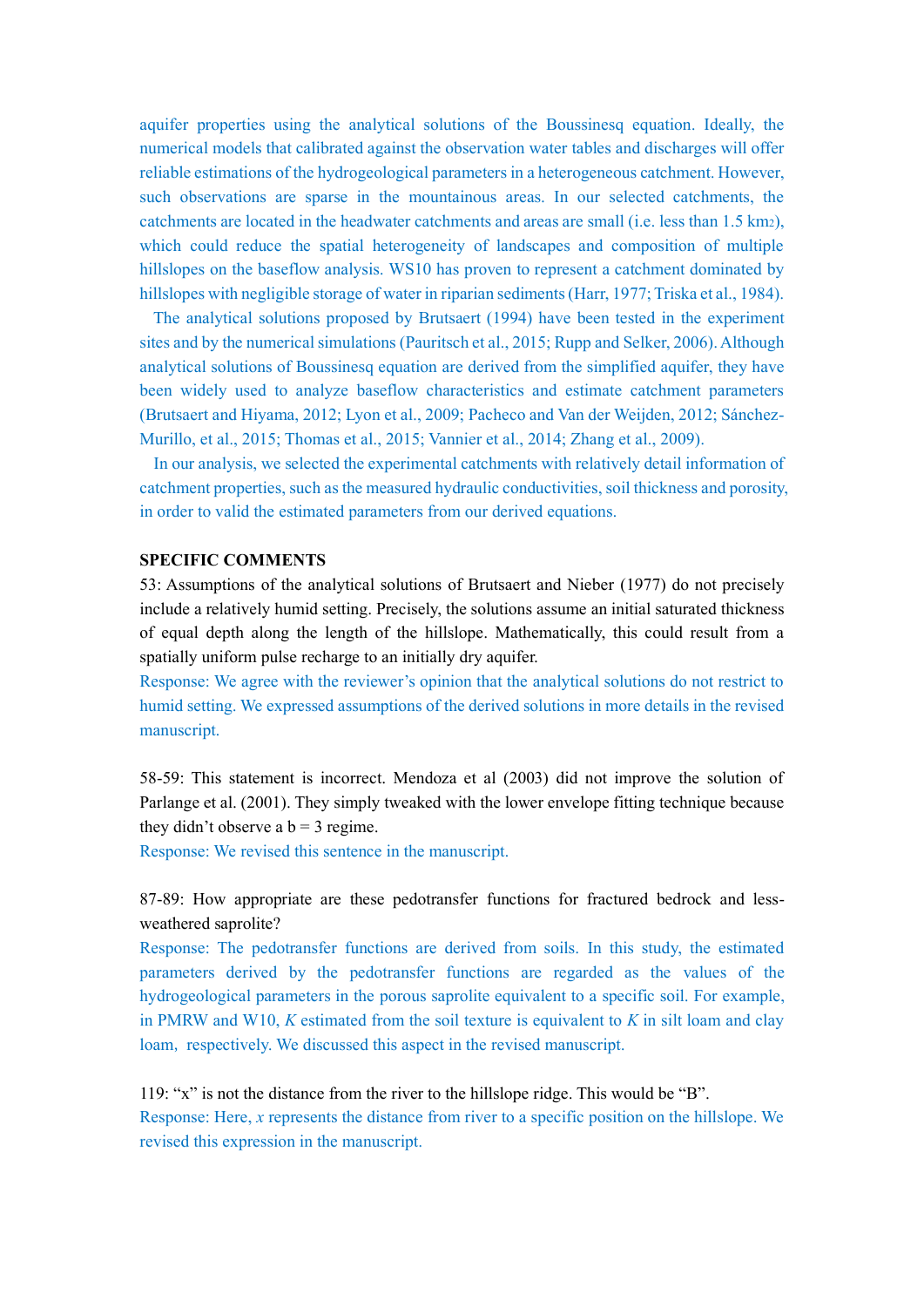125-134: The authors leave out mentioning that linearization of Eq (2) is required to obtain the solutions presented here, and do not say what that linearization implies physically. Response: This expression has been revised according to your suggestions.

131: Eq. (3) is true as time goes to zero, or if advection is excluded, as Brutsaert (1994) states. The authors don't mention this.

Response: We added this condition in the statement of analytical solution from Brutsaert (1994).

136: I don't see Eq. (4) in Brutsaert (1994). Can the authors say what equation in Brutsaert (1994) this is meant to be?

Response: The analytical solution in Eq. (4) refers to the first term of Eq. (17) proposed by Brutsaert (1994). We revised the expression.

153: How do the authors reconcile that fact that the  $b = 1$  here is an artifact of the linearization of the sloping Boussinesq equation and does not occur if the equation is not linearized (e.g., Bogaart et al. 2013)?

Response: Yes, the  $b = 1$  could be an artifact of the linearization of the sloping Boussinesq equation. However, Pauritsch et al. (2015) found that it is more convenient to use the analytical solution from Brutsaert (1994) to estimate hydrogeological parameters, particularly at slope angles greater than 10°, by comparing different analytical solutions with numerical solution. We adopted this statement.

162-169: The authors may want to see Roques et al. (2017), who present an improvement to Rupp and Selker (2006a).

Response: We adopted the improvement method from Roques et al. (2017) to generate more reliable recession data points in the revised manuscript.

213-214: What does these slopes, along with the aquifer depth and length, imply for the validity of the sloping and non-sloping Boussinesq and their various solutions? The "Hi" term is useful dimensionless number in this regard. See, for example, Brutsaert (2005) and Rupp and Selker (2006b).

Response: As it is shown in Eqs. (4) and (9) in the previous manuscript, the dimensionless parameter Hi, represents the relative magnitude of the slope term, i.e. the effect of gravity, versus the diffusion term. If Hi/2 greater than  $\pi$  (tending to sloping), the gravity term is dominant, otherwise the diffusion term is the dominant one (tending to non-sloping).

226: Vertical vs horizontal K can be very different in bedrock. A falling head permeameter and the assumption about the shape of the wetting front made in estimating K make it not a suitable instrument for determining this. The authors should comment on possibly large errors in estimating K.

Response: We added sentence on possible errors between our estimates and the measurements in the section of discussions.

248-249 and Table 2: Are these values of drainable porosity high for bedrock and some saprolite?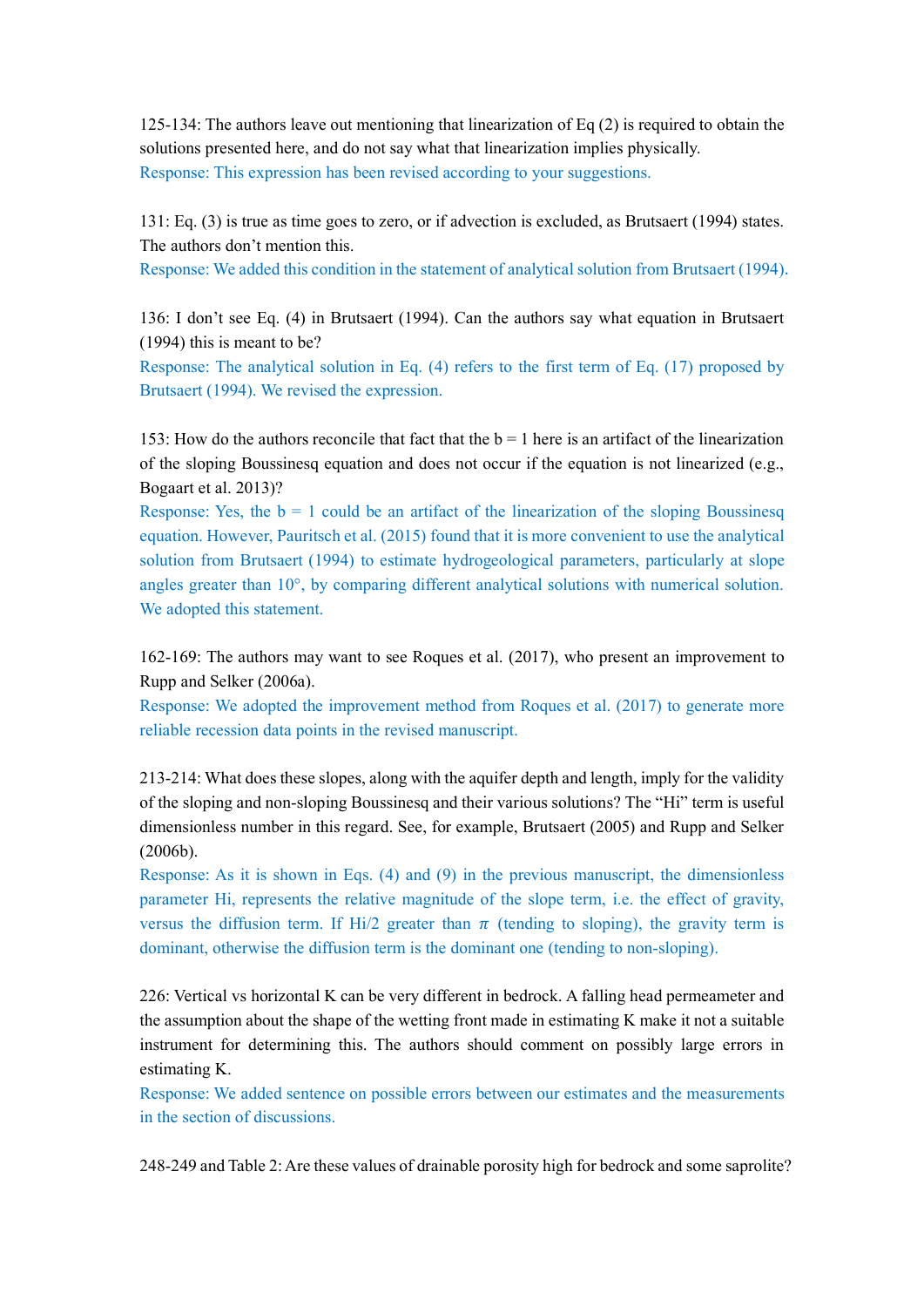Can the authors compare with directly measured "f" for bedrock from other locations, to see if these values derived from the pedotransfer functions are unusually high?

Response: The drainable porosity of saprolite and shallow weathered bedrock can be large or even approximate that of soil. For example, Hubbert et al. (2001) showed that the drainable porosity of weathered granitic bedrock at 0.8~1.6 m can be larger than 0.2 (Fig. 2 in the his published paper); according to measurements by Graham et al., (1997), the porosity of macrovoid for weathered granitic bedrock is greater than 0.1 mm in upland areas of California, leading to the effective porosity in a range of 0.089~0.149 at entisol site and 0.068~0.115 at alfisol site. We added these comparisons in the revised manuscript.

252-253 and Figure 3: The recessions in Figure 3 do not support convergence to a value of 1 at late time. How do the authors reconcile the lack of data to support a lower envelope with a slope of 1 with their subsequent estimation of the aquifer parameters? Clark et al. (2009) and Wang (2011) propose different conceptual models for PMRW, with at least two water sources contributing to the streamflow. Both are able to mimic the observed dQ/dt vs dQ pattern much better than can the single homogeneous Boussinesq aquifer assumed by the authors.

Response: Fig. 1 shows that individual recessions of  $Q \sim t$  in semi-logarithm space approach to a line with b=1 in our study.

In our re-analyzed results, the fitting of the early-time and late-time individual recessions obtained fast flow recession and slow flow recession, respectively, indicating that two water sources contribute to the streamflow.

267-268: I would say that 35.6 days at PMRW is not relatively fast compared to 45 +/-15 days, but well within that range. PMRW has a similar D to HMQ and WS10, so D does not explain why PMRW is "slower" than HMQ and WS10. Yet the authors use D to try to explain why SPG is

Response: These sentences have been revised as suggested.

356-357: Can the authors comment on how these values for f compare to those in Brutsaert and Nieber (1977) and Brutseart and Lopez (1998)? They also calculated values for f.

Response: The estimated values of *f* from Brutsaert and Nieber (1977) and Brutsaert and Lopez (1998) are around 0.02 in terms of the geometric mean value, which are underestimated for soils. The reason may be their overestimations of *K* based on horizontal aquifer assumption.

385-499: It is good that the authors consider to what degree discrepancies are due to riparian area impacts. Can the authors estimate the volume of water that must be stored to explain such discrepancies. Does it exceed riparian storage?

Response: We added this component in our revised manuscript. For example, at PMRW where the riparian, hillslope, and bedrock outcrop area consist the catchment area of 15%, 75%, and 10%, respectively. The soil thickness is about 1 m at hillslope and can reach 5 m in riparian area. When the riparian aquifer is the fully saturated, the water storage capacity for the riparian area can be calculated by multiplying the aquifer thickness (5 m) and drainable porosity (0.27). When assuming groundwater in the whole catchment only stored in riparian area, water storage of the whole catchment is 202.5 mm ( $0.15 \times 5$  m  $\times$  0.27).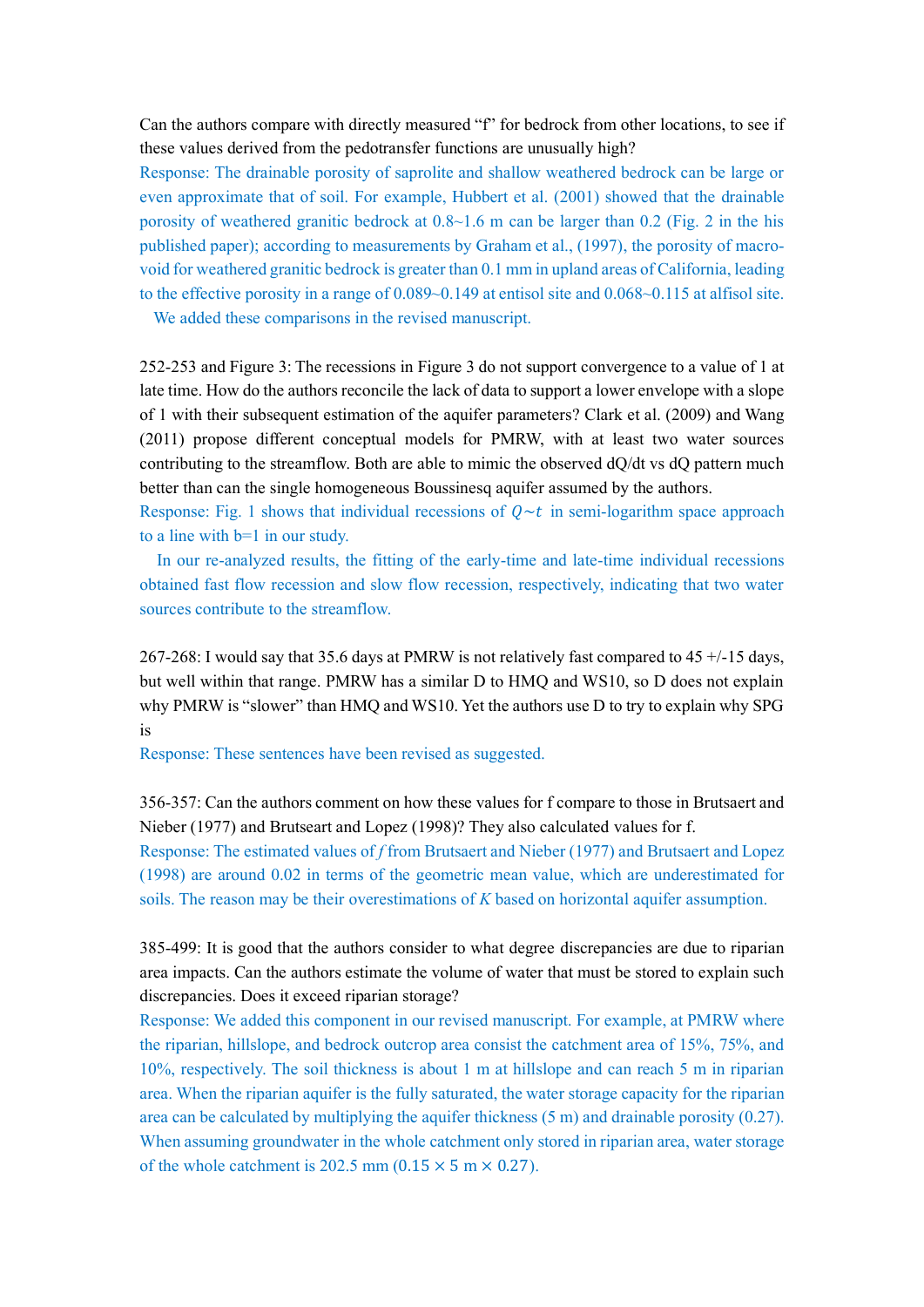The storage for each event in the catchment aquifer can be calculated from discharge as  $S =$ 

 $\int_0^T Q(t) dt + Q(T)/a_s$ , where *T* is the transition time from the early-time recession to the late-

time recession. As listed in Table 1, the largest initial discharge is 3.43 mm/day, and the corresponding water storage estimated in the whole catchment is 84.3 mm. Thus, riparian storage (202.5 mm) can satisfy the groundwater draining storage (84.3 mm).

## **TECHNICAL/EDITORIAL CORRECTIONS**

84: …of a soil pore. Or maybe better it is more correct to say the distribution of hydraulic radii of soil pores.

Response: It has been revised as suggested.

118: …, eta is the water table height above an impermeable layer, … Response: It has been revised as suggested.

171-172: "… only the latest data are involved in the calculations …" It is not clear what this means.

Response: We revised this sentence to make it clear.

200: The gamma term appears as an "r" in Eq. (19) in my pdf file. Response: We revised this.

219: Referring to any catchment as "famous" in this paper is unnecessary. Response: We revised this sentence.

233: textures should be texture. Response: We corrected this word as suggested.

254-255: Should be either Brutsaert and Nieber (1977) or Brutsaert and Lopez (1998) Response: It a mistake. We revised this.

256 and 257: envelop should be envelope in both instances. Response: We corrected this word.

# References:

- Brutsaert, W.: The unit response of groundwater outflow from a hillslope, Water Resour. Res., 30(10), 2759-2763, 1994.
- Brutsaert, W.: Hydrology: an introduction, Cambridge University Press, 2005.
- Brutsaert, W., and Lopez, J. P.: Basin-scale geohydrologic drought flow features of riparian aquifers in the southern Great Plains, Water Resour. Res., 34(2), 233-240, 1998.
- Brutsaert, W., and Nieber J. L.: Regionalized drought flow hydrographs from a mature glaciated plateau, Water Resour. Res., 13(3), 637-643, 1977.
- Brutsaert, Wilfried, and Tetsuya Hiyama: The determination of permafrost thawing trends from long‐term streamflow measurements with an application in eastern Siberia, J Geophys., Res.: